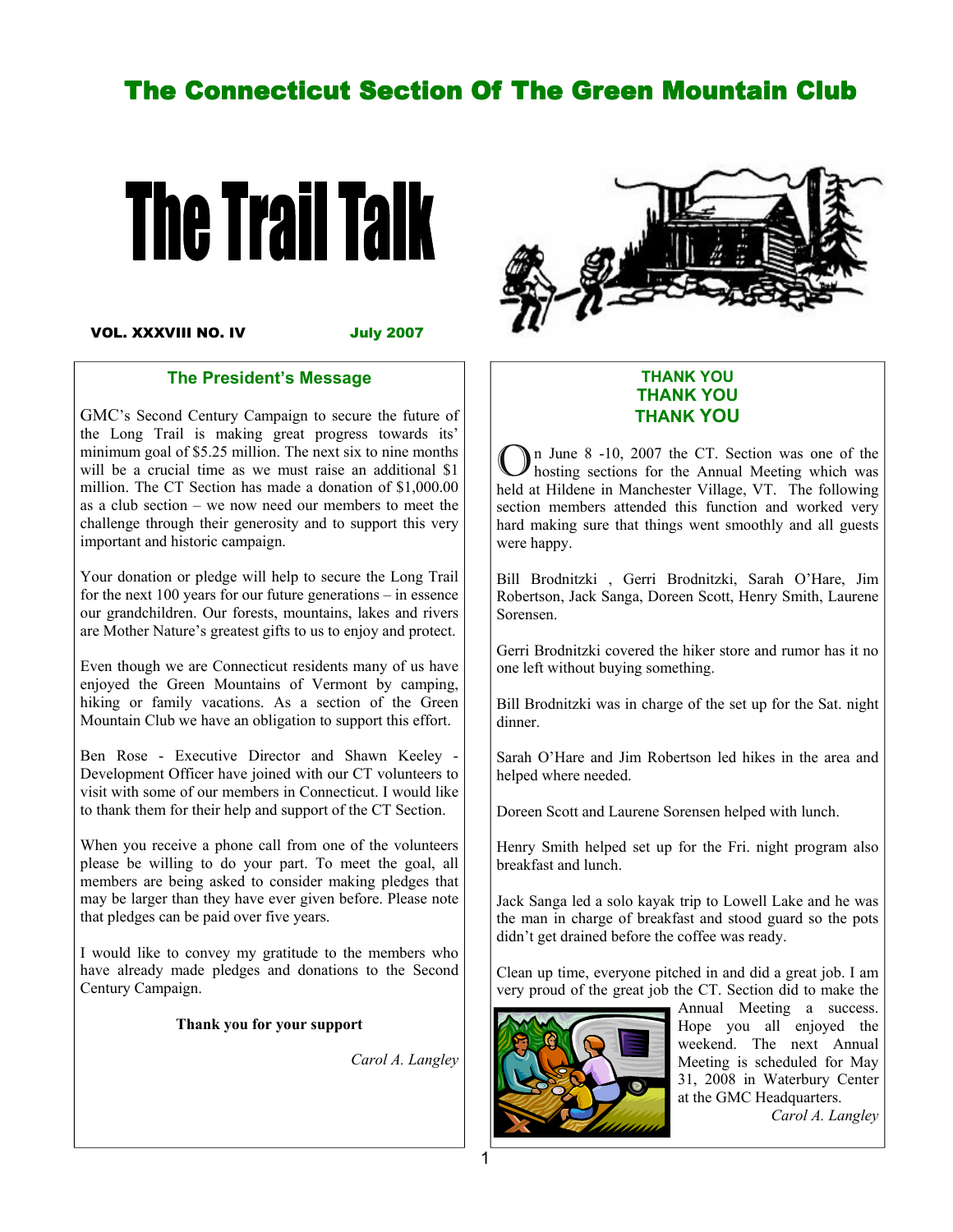### The Trail Talk

#### Club Information

http://www.conngmc.com Officers & Executive Committee Carol Langley—President (860) 621-2860, cosmical14@yahoo.com Dick Krompegal, 1st Vice President, Trails & Shelters (860) 667-4205, rkrompy@aol.com Jim Robertson, 2nd Vice President, Activities (860) 633-7279, jrobert685@aol.com Bill Brodnitzki, Director To GMC (860) 542-5641, wbrodnitzki $@$ snet.net Sarah O'Hare, Secretary  $(860)$  563-7018, seohare7@yahoo.com Jack Sanga, Treasurer (860) 648-9614, jsanga@cox.net Laurene Sorenson, Reporter to the Long Trail News laurene@modernwriter.com

Please direct all inquiries regarding the Club to the President: Carol A. Langley 67 Pondview Drive Southington, CT 06489 (860) 621-2860, cosmical14@yahoo.com

The Trail Talk is published four times a year in January, April, July and October. Activity schedules are included in each issue. Reports of activities and articles must be sent to the editor no later than the tenth day of the month of the publication. Send articles to: Dick Krompegal 142 Churchill Drive Newington, CT 06111-4003 (860) 667-4205, rkrompy@aol.com

#### Membership

When filling out the form to join or renew circle the Connecticut Section on the application to receive, at no extra charge, the Connecticut Section's newsletter and activity schedule.

| Dues:                                            |          |
|--------------------------------------------------|----------|
| Individual Adult                                 | \$35.00  |
| Family                                           | \$45.00  |
| Senior (70 or older) or Limited Income           | \$20.00  |
| Nonprofit or Youth Group                         | \$50.00  |
| <b>Business or Corporation</b>                   | \$125.00 |
| Send annual dues to:                             |          |
| The Green Mountain Club                          |          |
| 4711 Waterbury-Stowe Road                        |          |
| Waterbury Center, VT 05677-9904                  |          |
| (802) 244-7037, http://www.greenmountainclub.org |          |
|                                                  |          |

#### Connecticut Section Of The GMC

Post & Receive Messages, Photos, Other Activities http://groups.yahoo.com/group/ct\_green\_mountain\_club/

### New Members

Judith Kemp Ellington, Ct

Charles MacMath Trumbell, CT

Ron Sanga Ashville, NC

Vince DeLaurentis Darien, CT

Jeremy Haugh Hartford, CT

Jeffrey Stuhl Weston, CT

Craig Repaz Hamden, CT





### Millbrook-Blairtown Rd to PA State Line Section 6 of NJ, AT April 20-22- Backpacking trip

 $\bar{y}$  e drove down to Mandy's cabin in the Poconos on Friday, got a good night sleep and headed out Saturday morning to the trailhead. We parked the car at the Delaware Water Gap Recreation Center. The cab we arranged to take us to the other end of the trail was a no show. After a few refusals, Dan found some college guys who gave us a ride to Millbrook Village. The Village church was opened so we checked it out before heading up the big hill to the AT trailhead.

It was a beautiful sunny day with clear blue skies and 70 degree temperatures. Most of the hike was ridge walking so we had awesome views for most of the day. We stopped at Catfish Fire Tower. The top was locked so we climbed as high as we could to check out the view. There were a few backpackers out and a lot of day hikers. We stopped and chatted along the way. We had a snack by a nice stream where Dan soaked his feet in some ice cold water.

We camped for the night at the top of Mt Mohican. It was the best with views to the east and to the west. We sat out in a clearing and watched the sunset across a sea of mountain ranges. The sky was lit with beautiful shades of blues, oranges and pinks. It was so peaceful and serene.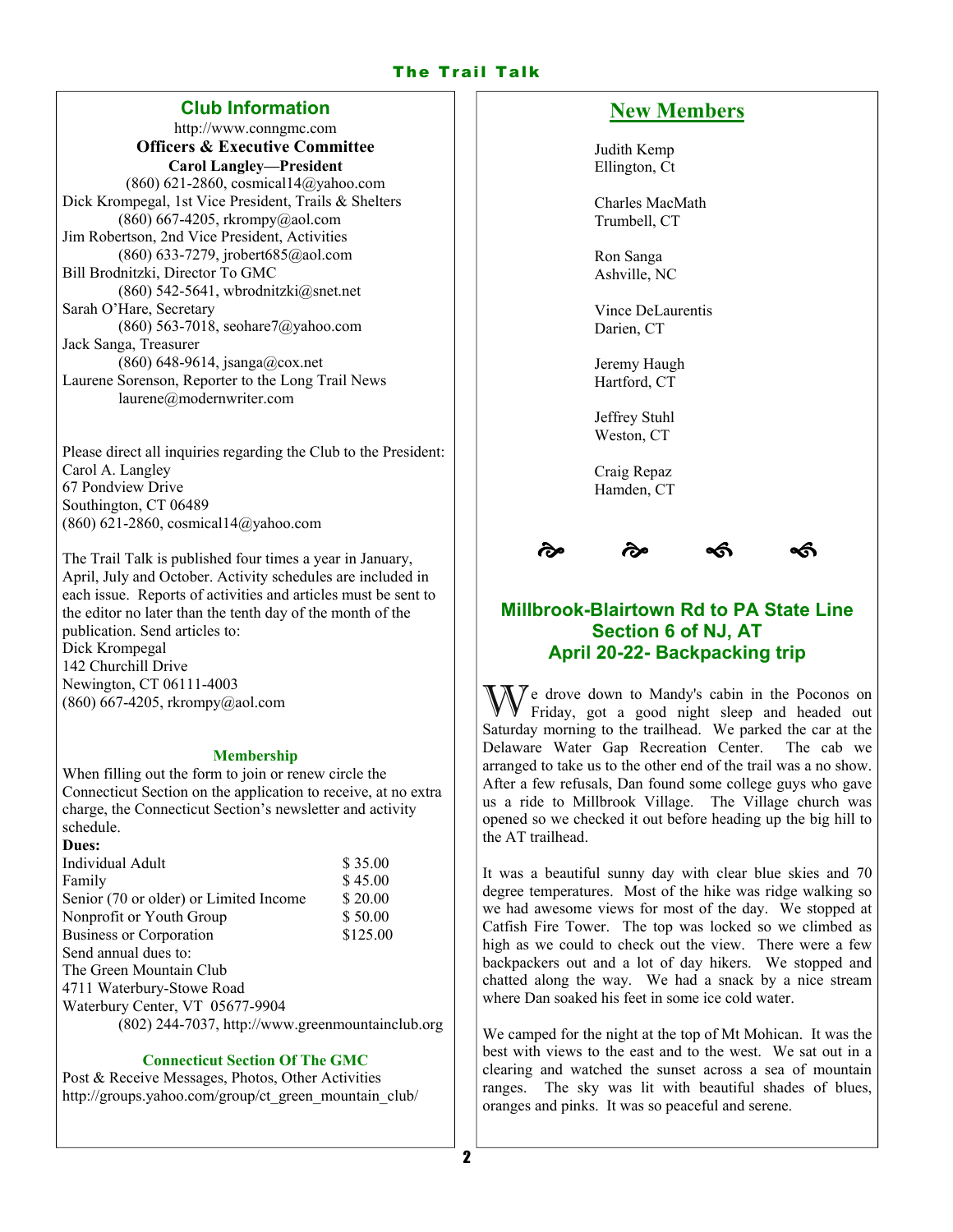On Sunday we were up and on the trail by 7:30am. It was another gorgeous sunny day. We hiked past Sunfish Pond. As we rounded the corner to the pond, it was a if we had walked into a bird sanctuary. Sunfish Pond is a 41 acre pond from glacial waters that is considered one of the seven natural wonders of NJ. It is an national historic landmark. Some of the AT goes around the pond's edge. We were there early enough that the sun was glistening on the water. It is a very pretty spot.

We hiked a gradual decline back towards the cars. Dan saw a black snake on the trail. Realizing that the cars didn't quite make it to the PA state line, we decided to walk across the bridge over the Delaware River to make it official. We went across the bridge, around the corner and touched a white blaze on a telephone pole to signify our entrance into PA and our completion of NJ. We back tracked to the car and headed for home. What a fantastic weekend to be out in the woods. Total mileage for the weekend - 15 miles

Backpackers: Mandy Brink, Dan Zelterman and Asha, the AT hiking dog.



#### Metacomet-Monadnock Trail

S ections 9 & 10 total is about 8 miles including the walk<br>S to the parking lot. Carpoolers Don, Henry, Carol & Sarah followed Bill to the meeting spot in Pelham were we were joined by Dave. Leaving two cars there we somehow loaded everyone into Bill's vehicle with Sarah in the cargo area with all the packs and walking sticks. We arrived at the trailhead on Harris Rd in Granby, MA at 9:30. The four miles of section 9 is a pleasant walk over low forested hills. We walked thru a logged area, which was noted in the guide. New growth was already apparent. A barking dog signaled us as we approached private property where we had a view of Mt Toby to the north. After crossing a main road we ascended into a hemlock stand in a conservation area. White blazes turned black where the trail had been relocated. Nonetheless, Bill remembered the blacked out trail with hopes of viewing lake Metacomet. Eventually we rejoined the white blazed trail with no view of the lake area because of foliage. A short jaunt across two tar roads and we were back to nature. The next obstacle was the active Central Vermont Railroad tracks. At Hop Brook we replenished our energy with lunch and the anticipated Sarah Cookies. A short walk over a footbridge and out to Route 9 ends this section.

With no waiting we located the trailhead to section 10 at the entrance to Holland Glen. The glen is about a half mile long with crystal clear water and striking waterfalls. Henry tested

the depth and temperature to be three feet deep and cold. From here on the trail is a steady uphill with various wildflowers and streamlets. An opening gave a southern view of the Holyoke Range that looked so far away. Large stonewalls marked the area of an old agrarian community. Some confusion reigned as to the amount of lady slippers counted. Do they have to have blossoms or just leaves. We settled on an accumulative total of over 120 blossoms counted thru both sections. As to wildlife it was mostly heard with a number of birdcalls identified by Henry including scarlet tanager, cardinal, crow, ovenbird, blackbird and a number of warblers. The last half-mile had been relocated to tarmac and was a let down to tired hikers.

> Hikers: Don Hagstrom, Carol Langley, Dave Wells, Henry Smith, Sarah O'Hare Leader: Bill Falconer



### Farmington Canal Greenway, Farmington/ **Collinsville** May 12, 2007

 $\prod$  ive of us gathered on a beautiful Saturday morning for a leisurely bike ride. We started about 10 am, heading south from the Farmington Valley Arts Center. Wildlife sightings were sparse, limited to a few songbirds, but we did have a gorgeous view of the Farmington River from the bridge. At Red Oak Hill Road we headed out towards Canton, still on the rail trail.

At Unionville the trail is still under construction. We opted to brave the crushed rock on the unfinished trail rather than face the traffic on Route 4. Just outside of Unionville we had to take to the road until we could pick up the trail again about 2 miles south of Collinsville. At about noon we reached Collinsville and had a delightful lunch of sandwiches and goodies at the Collinsville Baking Company. Then we moved

्<br>लेख के प**ी** 



to a small park along the Farmington River and spent about 20 minutes enjoying the warm sun and watching kayakers and waterfowl before we finally turned around and headed back to the Arts Center.

> Bikers: Dave and Regina Chatel, Ken Williamson, Rosemary Miller Leader: Laura Miller

> > $\sim$

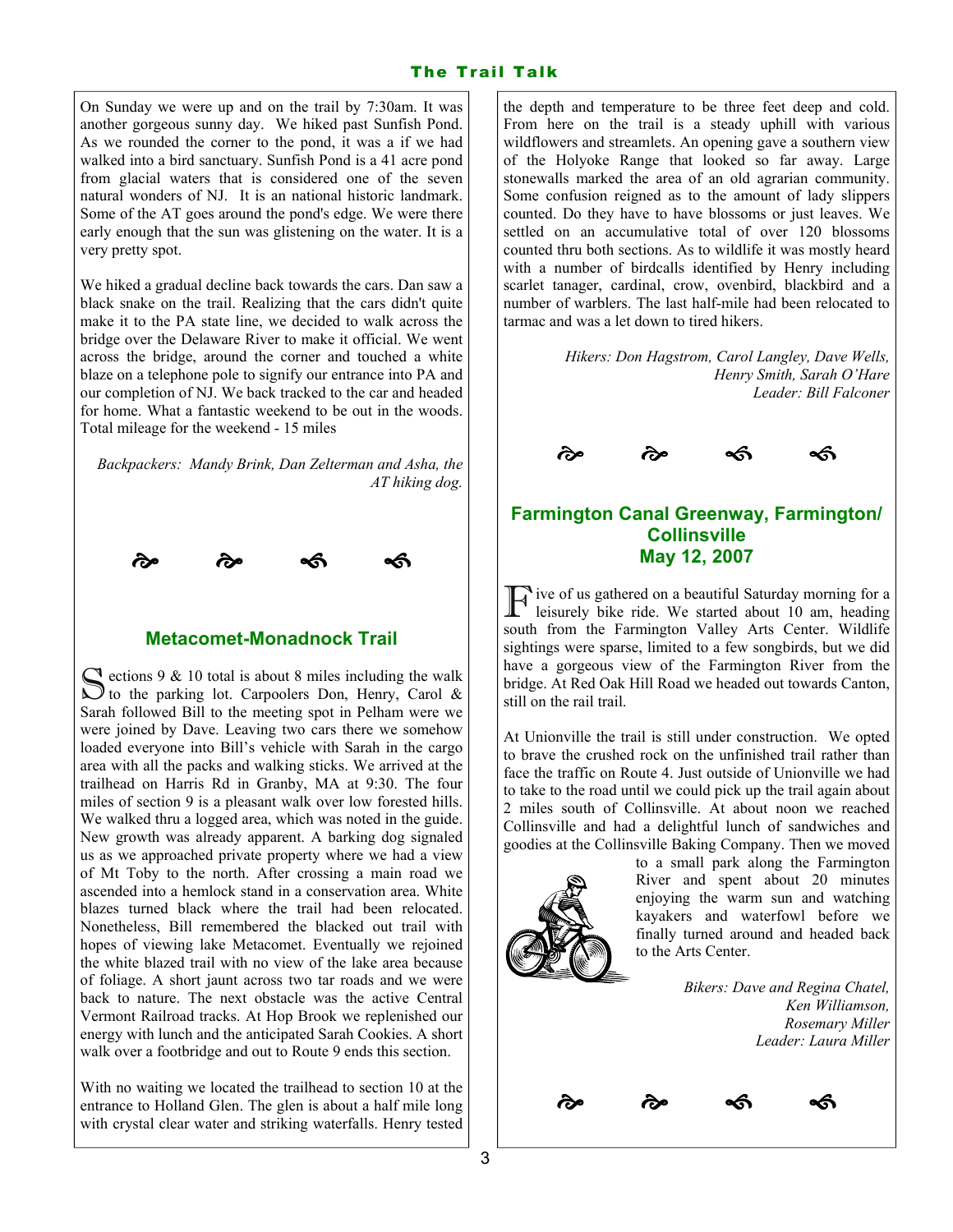## The Trail Talk

## Long Trail / Appalachian Trail Maintenance **Vermont** May 18 – 20, 2007

The approach to the southern end of our section, to the Kid Gore shelter, begins with about a seven mile drive down a dirt road. After about five miles there is a gate which is closed in the fall, opened again after heavy snow for the snowmobiles then closed again. It is open for the summer but was not, I repeat not, opened yet this year. Plan "B". Drive back down the road, north on Rt. 100 then hike into the Story Spring Shelter to work the northern end of our section. After our long drive Andy Gagner and I arrived at the shelter about noon.



We set up our tents then ate lunch in a cloudy but dry day. We then walked north clearing a few blowdowns, but mostly clipping brush from the trail. Nearing the shelter again we met Dave Chatel clearing the trail. Later Jim Robertson joined us.

It rained during the night. The next morning, in a drizzle, we set out south to clip brush, clear blowdowns and work trail drainage. It rained on and off. In late morning Bill Brodnitzki and his sons, Tom and Bill joined us. They had arrived late the day before and camped out next to the road.

Because of rain, dampness and because all the work had been done we all left Saturday afternoon.

> Thanks for the work - David Chatel, Andy Gagner, Jim Robertson, Bill, Tom & Bill Brodnitzki. Leader: Dick Krompegal



## Long Trail / Appalachian Trail Maintenance June 22 – 24

 $\mathcal{J}$  e all arrived on Friday afternoon in the rain and more rain. No work today. Saturday was beautiful. Cool but sunny. We split up into two groups. Sarah O'Hare and Bill Brodnitzki went north blazing. They blazed north for several miles then again on the return trip back to the Kid Gore shelter.

Bill Patrick and I worked south from the shelter. We removed about  $7 - 8$  blowdowns and clipped brush to keep the trail open. We worked up to about a half of a mile from the top of Glastenbury Mountain. The trail was in such good shape we decided there was no need to go to the top of the mountain so started to work our way back to the shelter. After a short rest we clipped brush in front to maintain the vista.

Bill and Bill had to leave early. Since the planned work had been completed Sarah and I decided to walk down and camp near the road – yes, dare I say, car camping. We spent a pleasant evening, part of the time in a conversation with a police officer checking up on campers.

Sunday, we explored a trail going around the Sommerset Reservoir for about 4 miles, scouting for a potential future hike. It's longer around then we thought. After cleaning up we started our drive back to Connecticut

> Thanks for the work – Sarah O'Hare, Bill Brodnitzki, Bill Patrick Leader Dick Krompegal



# Mattabesett Trail CT Trails Day June 2, 2007

<sup>1</sup>his hike was listed in the CFPA's CT Trails Day brochure. With the pamphlet distributed all over Connecticut it was expected to bring our club to the attention of the general public. A good turnout resulted, however, all eight hikers were GMCers. No new people this year. Not even the lure of ice cream at Guida's afterwards could entice any new-comers.

We gathered at Black Pond then shuttled over to our starting point at Rt. 68, Paug Gap. Just a few minutes into the hike the leader spotted a deer. A blowdown caught our attention and while the first few hikers climbed through it scathed, Dick and his followers had the sense to walk around it, unscathed. The woods were cool and the insects at a minimum. Many, many snakes slithered off the trail as we disturbed their quiet search for patches of dappled sunlight. The tempera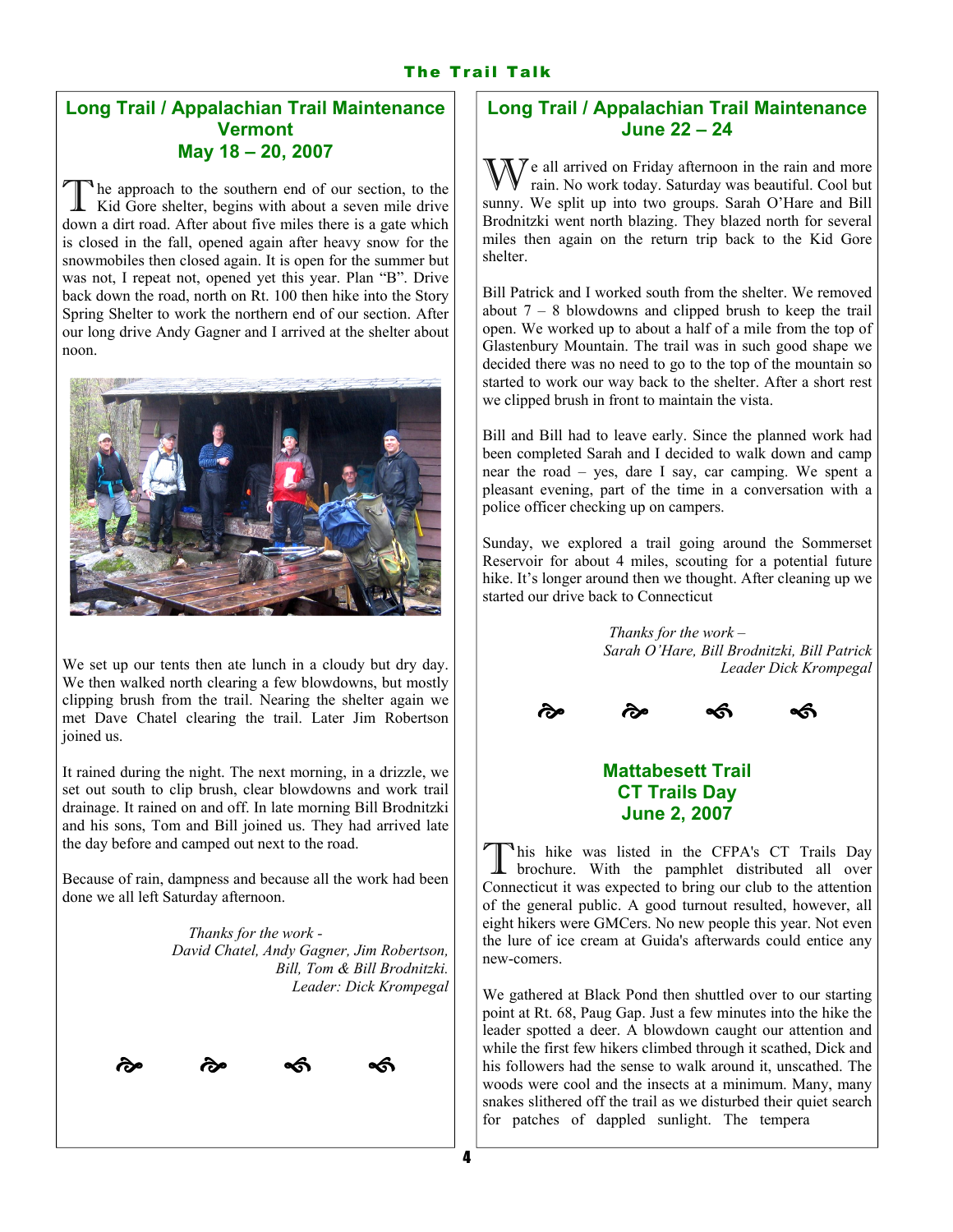considerably as we reached Beseck Ridge and with the sky a bit hazy the vast views were limited. Lunch had been planned for the ridge but the heat and glare sent us back into the shade of the woods for our break.

Thoughts and yes, many verbalizations (read whining) of ice cream kept Dan and Don from dragging their heels the last mile. And ice cream it was, a refreshing end to a delightful morning hike with friends.

Hikers: Richard Krompegal, Dan Zelterman, Fred Clark, Don Hagstrom, Bill Falconer, Jared McQueen, George Jackson Leader: Sarah O'Hare





∽∕

### Mattatuck Trail June 16, 2007

This northern section of the Mattatuck Trail may have been a mere six miles but it packed a lot of punch! Beginning at the southern terminus we entered the woods on Mohawk State Forest land. Following many stone walls we discovered the dates of 1875 and 1876 that the walk book description stated were inscribed in the end stones. Here, too, Marissa and Dakota found several large turkey feathers, a deer was spotted and it was noticed that the Mountain Laurel was beginning to blossom.

After a short walk along a dirt road the trail passed over the top of a very large beaver dam. This proved to be a challenge for the footing was precarious. The dam had to be partially dismantled, actually just a few logs removed from the enormous structure, to build a foot bridge across a small section of wetland. A bullfrog nearby croaked his disapproval at our disruption of his peaceful home. Crossing the dam was thought to be a success, no wet feet

until the bogginess crept a little too far into the dam. We eventually stepped onto solid ground, a little muddied yet delighted with our little adventure.

After another short road walk we reached our lunch destination, the boat launch at Mohawk Pond. Many others were also enjoying the pond. Without wading in too deep, Dakota was able to pick a lily pad, its delicate white flower just beginning to bloom. After lunch we then proceeded around the eastern side of the pond that ascended to Wadhaus Rd. The blazes follow to the right then turn off into the woods for a mile before emerging out onto the road again. Carol and the girls opted to walk along the road and meet up at the trail crossing. The other half of the group proceeded along following the blue blazes. On the road we found a presumably newly hatched Northern Ringneck snake and with a little coaxing it slithered into the woods so as not to go the way of its sibling lying motionless nearby. Within moments of turning off the road to begin our rugged and rocky ascent, a pair of Scarlet Tanagers flitted nervously above, apparently distressed by our presence. Soon after we were back on the road, Carol and the girls waiting for us.

From here it was a moderate climb to the top of Mohawk Mountain. We found the old fire tower had been closed so our views were observed from the shade of a tree. We could spot the Catskills and Taconics in the distance and closer, Mt. Everett and Bear Mt. While resting here Carol pointed out a Cedar Waxwing in a nearby shrub. Setting off on the final 1.4 miles, Carol decided that it would be best for her group to descend directly on Tourney Rd. The rest of us descended along the blue blazed trail through the woods. With rolling thunder and dark clouds in the distance we quickened our pace and paused only briefly at Cunningham Tower. This stone tower was built in 1915, the beginning of an estate that never came to be. A short walk from here brought us to Tourney Rd. and to the parking area where we found Carol, Marissa and Dakota happily snacking in their car. It appeared we ended our hike just in time for the dark sky opened up on our way home.

Hikers: Donald Woodbridge, Don Hagstrom, Carol Langley and granddaughters Dakota and Marissa Leader: Sarah O'Hare

### Read The Schedule For A Heads Up

There are several activities on the schedule that may require some long range planning.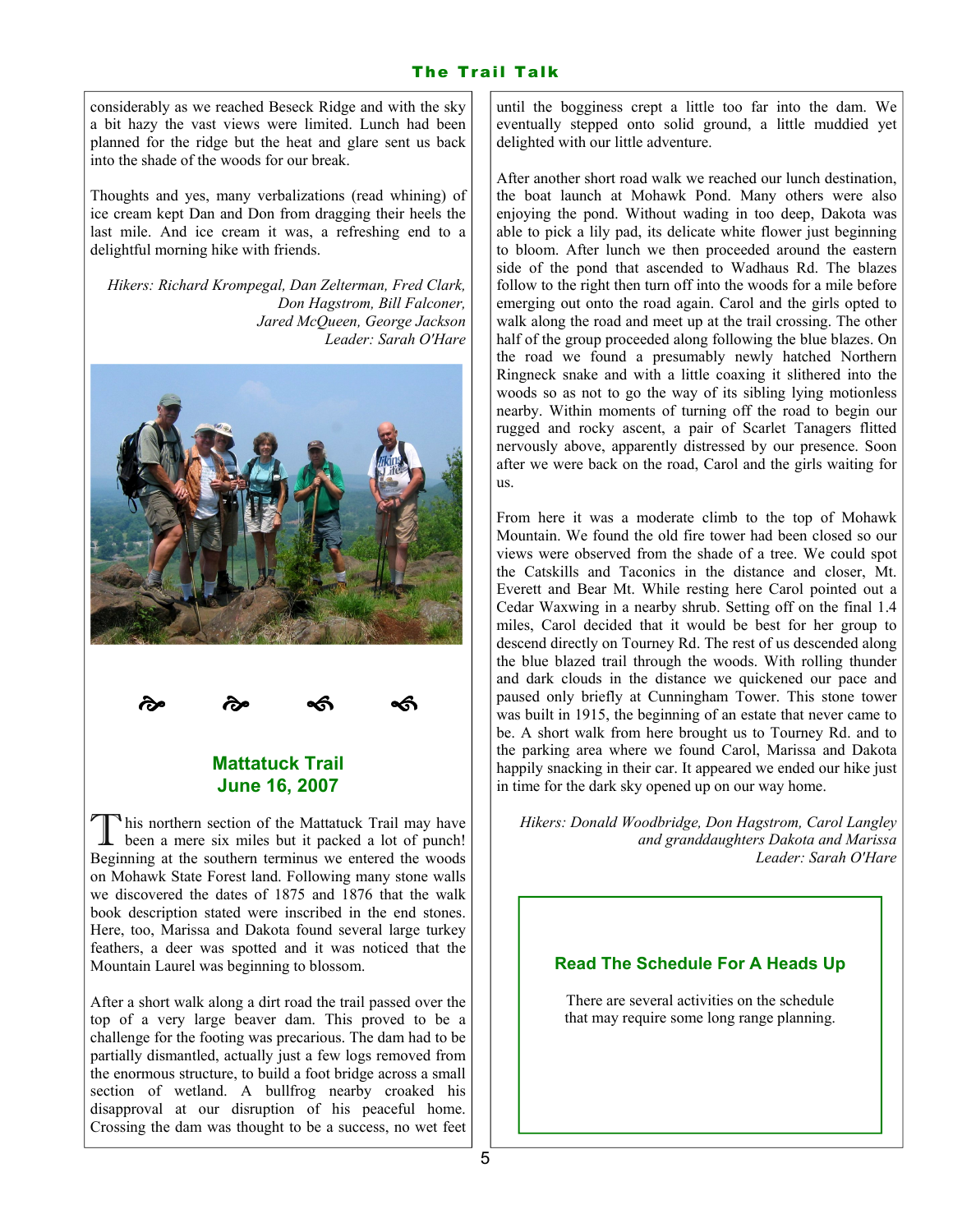#### Cape Ann Weekend July 13-15

 $\gamma$  e started Saturday morning with a hike at Halibut State Park. We took a trail that led us around a granite quarry filled with fresh water in a large granite bowl, with a beautiful view of the ocean as a backdrop. The water was an interesting emerald green and we learned about how the quarry operated on a self guided tour. We dipped our toes in the ocean before heading to the visitor's center, an old Coast Guard Station, that allowed us to climb a tower for a panoramic view of Cape Ann.

Next, we headed for Dogtown Commons, the real reason for the weekend. Finding Dogtown Commons was almost as difficult as hiking in it. Dogtown Commons is an abandoned New England Village from the 1800's. Our goal was to find many of the markers signifying the home of the last town residents as well as the markers engraved with words of wisdom from Roger Babson who took a large interest in researching Dogtown in the early 1900's. We decided to take the hardest trail described in the book. In true GMC fashion, we were lost by the first 15 minutes of being in Dogtown. We ended up hiking for 2 1/2 hours with 99% of the time being lost. We ended with a disappointing final of only finding four landmarks and none of the wisdom markers but were very happy to eventually find our way out after wandering on unmarked trails most of our time.

The mosquitoes were out in full force and saw us as their feast for the day. Dogtown Commons has endless hiking trails. My recommendation for anyone who might be interested in hiking there is to go in the fall when the mosquitoes are done and to splurge and buy the detailed map of Dogtown. The more vague map we had with us was a poor guide and not very accurate in it's markings. We did manage to stumble upon the markers for Abram Wharf, Joseph Riggs, Benjamin Stanwood and Jeremiah Millett. All the book mentions of these characters is that Abram Wharf was said to own most the sheep in town in 1800 and that Joseph Riggs was the descendant of Captain Samuel Riggs, a prominent land owner whose family owned the oldest home in Cape Ann built in 1674.



We headed back to the campground, grabbed our bicycles and headed out for a ride to check out Wingersheek Beach. We enjoyed a beautiful beach walk, cooled off our legs in the water, and saw a nice view of the lighthouse on the point. Having put in a full day, we headed back to Cape Ann campground and cooked up some steaks over the fire.

On Sunday morning we packed up the site and headed off to a boat launch right by the campground. It was a beautiful sunny day, the ocean was so green and we were so happy to be hopping in our kayaks to enjoy the morning. I was grateful that Jack had done the research for the kayaking portion of the weekend. There were often stretches of sea grass that was like kayaking in a maze. We kayaked for a couple of hours, going around Ram Island and Pearce Island. We saw two interesting new houses that appeared to be built right on the grass area on the point. Our first thought was "Who would build a new house right here at the edge of the water?" On further investigation we discovered they were house boats. There were many, many egrets in the ocean grasses. The breeze was delightful and we hated to have to head back home. I had hoped to have more participants for this weekend, but we sure had a great time. Jack and I both agreed it would be well worth planning another weekend in Cape Ann, it was a beautiful place.

Participants: Mandy Brink, Jack Sanga



### Mattabesett Maintenance April 29, 2007

After breakfast we Blazed from across from Guida's, on Rt. 66, to Rt. 68 for a total of  $5\frac{3}{4}$  miles. We also clipped brush, picked up garbage and removed several blowdowns. The trail in that area is in great shape.

> Sarah O'Hare, Lora Miller, Jack Sanga. Leader: Dick Krompegal

Mattabesett Trail Information

I attended a CFPA trails meeting this spring to inform them that illegal use of the trail by ATV's and motorcycles is on the increase again and they are causing a lot of erosion. The CFPA then wrote a letter to the State Of Ct requesting flyovers again and increased patrols to reduce the motorized use of the trail. I have not heard of any response from that letter yet.

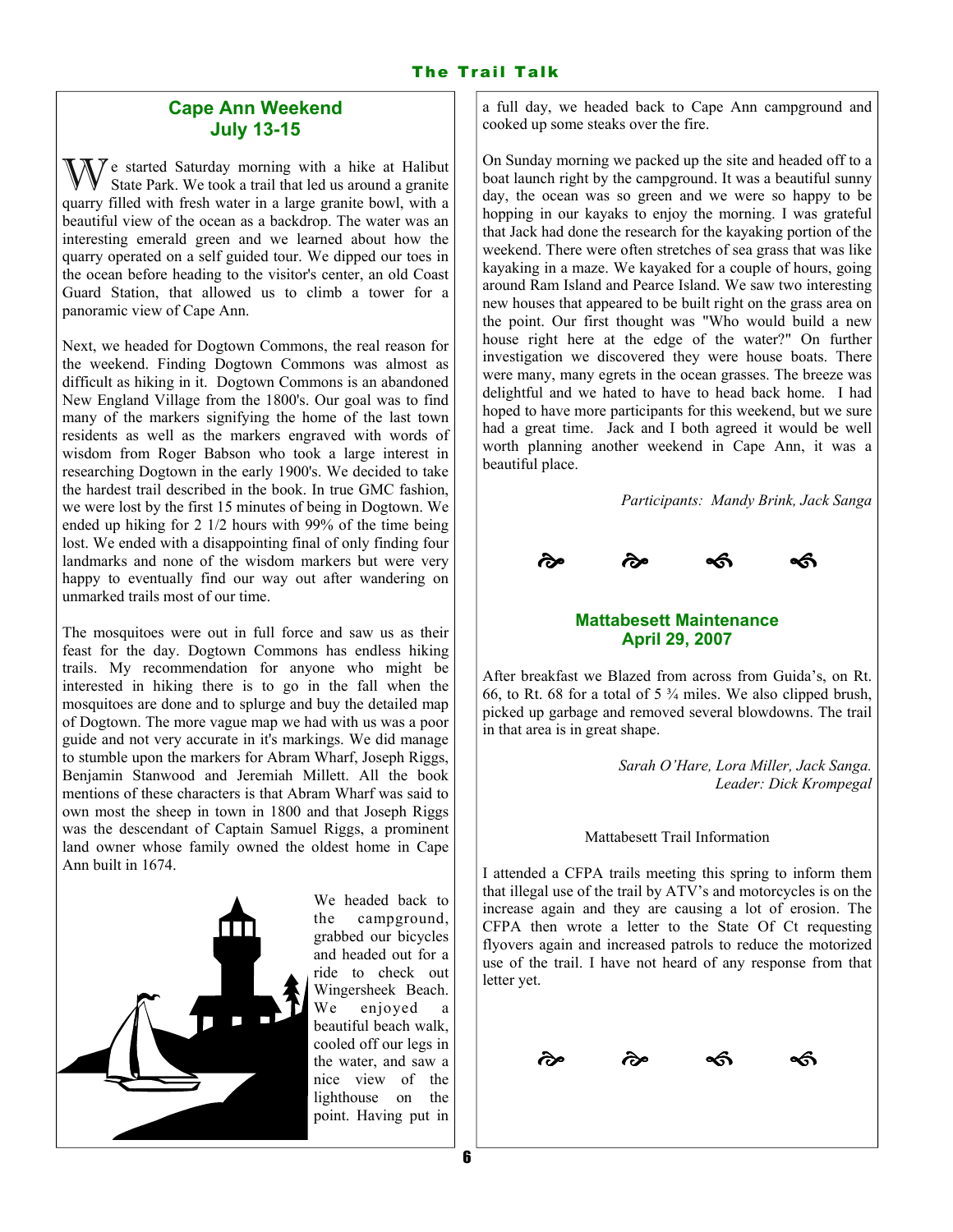#### The Trail Talk



L - R Andy Gagner, Jim Robertson Long Trail / Appalachian Trail Maintenance In Vermont. June 2007.

### Long Range Events **Or** Events Needing Planning

If you are planning an event of more than two days or needing reservations, adjusting of work schedule, etc., please let Jim Robertson know in advance jrobert685@aol.com

. . . . and if you are member of the group you can post the event on the CT GMC Message Board at http://groups.yahoo.com/group/CT\_Green\_Mountain\_Club/

#### We Would Like To Hear From You!

It is more and more common for newsletters, like this one, to be E-mailed as a PDF file rather than to mail a hard copy. Not everyone, but more & more are receiving and reading information in front of a computer. E-mailing this letter would save our club printing and postage cost as well as volunteer time assembling the letters. However, not everyone has a computer or fast download. Paper copies will continue to be printed and mailed to those who want them, to post on bulletin boards, and to hand out on the trail. If you would like to state your preference to receive a hard copy or E-mailed please E-mail –

gmcconnecticut@yahoo.com .. .. .. Or if you would like to have an open discussion, become a member then post a message at http://groups.yahoo.com/group/CT\_Green\_Mountain\_Club/

Thank You